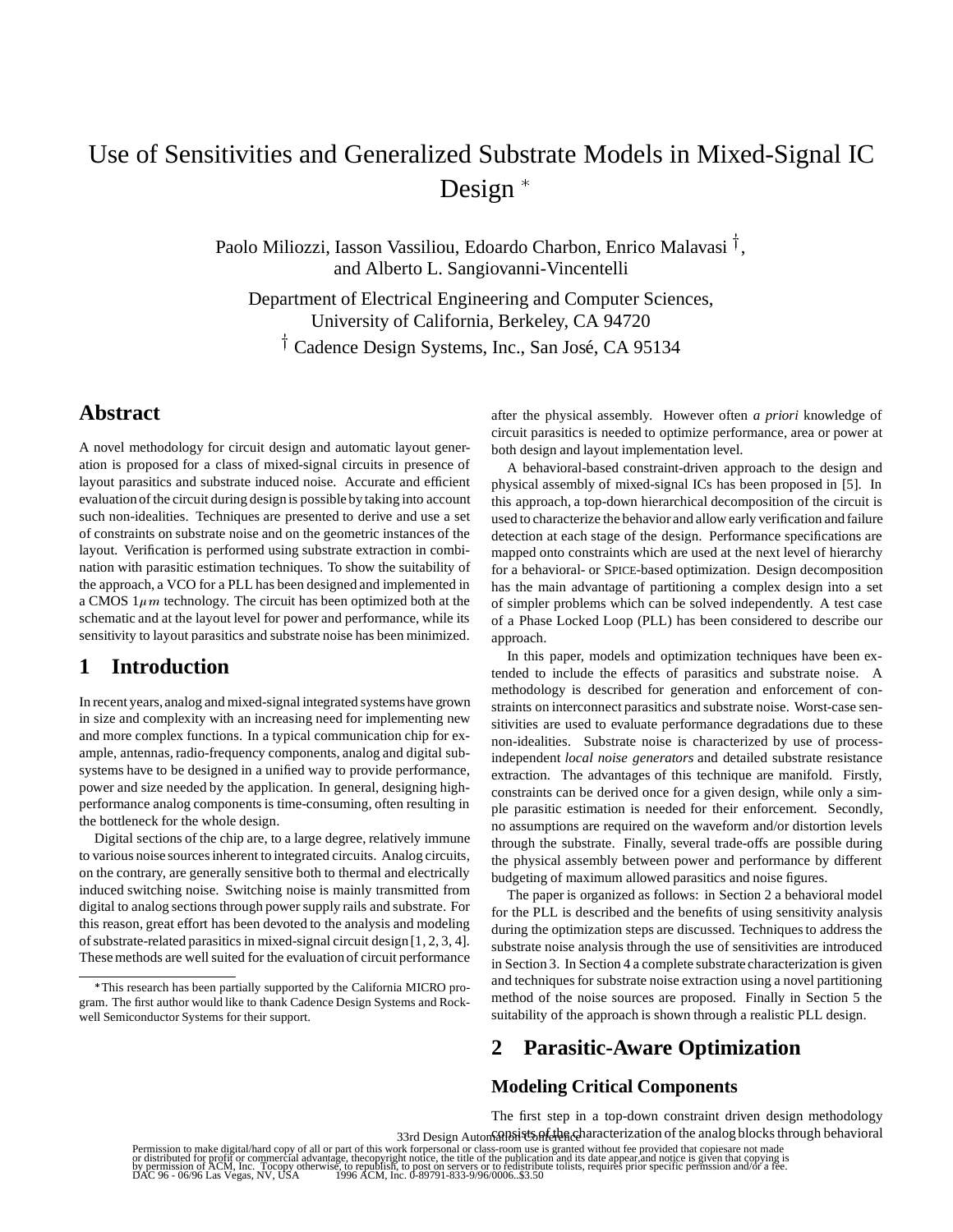

Figure 1: PLL Block Diagram.

modeling. The architecture used as a basis for the PLL design is shown in Figure 1. It consists of a crystal reference frequency generator  $(F_{ref})$ , a phase-frequency detector (PFD), a charge-pump, a second order RC loop filter and a voltage controlled ring oscillator (VCO) [6, 7]. The output frequency is expressed as  $F_{out} = F_{ref} \cdot n/mk$ , where  $n, m$  and  $k$  represent the dividing ratios of the frequency scalers in Figure 1.

Each of the PLL blocks is characterized by a set of behavioral parameters. The PFD is characterized by a state transition table and a delay, the dividers by a delay and a divide ratio. The loop filter is determined by its component values  $R, C_1, C_2$ , the charge pump by its bias current  $I_{cp}$  and output resistance  $R_{out}$ . The VCO's frequencyto-voltage characteristic can be significantly affected by process, temperature variations and layout parasitics. Since we have no control on process and temperature variations, the PLL is optimized in such a way that performance degradation due to these non-idealities is kept within pre-determined tolerances.

The jitter performance of the system is mostly affected by the jitter of the VCO. Sources for VCO jitter are thermal noise and coupling of digital noise from the supply and the substrate. In this work we focus on the effect of the substrate coupling to the peak-to-peak jitter. The VCO model used is defined by the following equation:

$$
F_{out} = F_0 + K_0 \cdot \Delta V \,, \tag{1}
$$

where  $F_0$  is the VCO central frequency of operation,  $K_0$  the frequencyto-voltage gain,  $\Delta V$  the deviation of the applied voltage in the control node from the nominal. Performance constraints for the PLL are:

- 1. stable frequency range of operation:  $F_{min} \leq F_{out} \leq F_{max}$ ;
- 2. peak-to-peak timing jitter of the generated clock:  $J_{pp} \leq J_{pp}$ .

This model was used by the behavioral simulator described in [8] to execute worst-case performance analysis.

In order to proceed with the top-down approach it is necessary to map these specifications onto lower-level constraints on the physical implementation.

#### **Parasitic Constraint Generation**

Let us consider a performance set represented by vector  $K =$  $[K_1, K_2, \cdots, K_{N_k}]^T$ . We denote the maximum allowed performance degradation by vector  $\overline{\Delta K}$  and the parasitics, with nominal zero value, by vector  $\mathbf{P} = [P_1, P_2, \dots, P_{N_p}]^T$ . The constraint vector  $\mathbf{P}^{(bound)}$ is defined so that

$$
p_j \leq p_j^{(bound)}
$$
  $\forall j = 1, \cdots, N_p \Rightarrow \Delta K_i \leq \overline{\Delta K_i}$   $\forall i = 1, \cdots, N_k$ ,

where  $\triangle K$  is the vector of performance degradations. Finally two vectors  $\mathbf{P}^{(max)}$  and  $\mathbf{P}^{(min)}$  are defined to delimit the space where



Figure 2: VCO basic components: (a) bias cell, (b) fully differential inverter.

| Performance | Nominal | Max. Variation |
|-------------|---------|----------------|
|             | 40MHz/V | 4MHz/V         |
|             | 100MHz  | 10MHz          |
|             |         |                |

Table 1: Performance constraints obtained by the behavioral optimization of the VCO.

the constraint vector can be chosen. This space is called *feasibility region*. Assuming parasitics are small, we can linearize a performance function around its nominal value. The sensitivity vector  $\mathbf{S}_{\mathbf{P}}^{K_i}$  of  $K_i$ with respect to parasitics  $P$  is defined as

$$
\mathbf{S}_{\mathbf{P}}^{K_i} = \left[ \left. \frac{\partial K_i}{\partial P_1} \right|_{P_1=0}, \left. \frac{\partial K_i}{\partial P_2} \right|_{P_2=0}, \cdots, \left. \frac{\partial K_i}{\partial P_{N_p}} \right|_{P_{N_p}=0} \right]^T,
$$

hence, performance degradation  $\Delta K_i$  can be represented in terms of sensitivities  $<sup>1</sup>$  as</sup>

$$
\Delta K_i = \left[ \mathbf{S}_{\mathbf{P}}^{K_i} \right]^T \cdot \mathbf{P} \tag{2}
$$

The constraint generation problem can be mapped onto a constrained optimization problem, where the objective is the flexibility of the physical realization provided that the maximum performance degradation due to parasitics meets specifications. Flexibility functions give a measure of the level of difficulty in implementing a particular layout structure to obtain a performance. In our approach a quadratic flexibility function has been used as described in detail in [9].

#### **Design Optimization Techniques**

The robustness of the design can be significantly improved by use of sensitivity analysis applied to circuit performance.

In our top-down design methodology an optimization step is used for the selection of the parameters of each building block so as to meet all performance constraints at the higher level of the hierarchy [5].

In the case of the VCO shown in Figure 1, the performance constraints obtained from behavioral optimization are listed in Table 1, where performance deviations do not take into account process gradients. The optimization problem for the VCO used in the PLL can be written as:

$$
\begin{array}{ll}\n\textit{minimize} & \text{Total Power}(W_p, L_p, W_n, L_n) \\
\textit{such that} & F_{\min_0} - \Delta F_{\min_0} \le F_{\min} \le F_{\min_0} + \Delta F_{\min_0} \\
& F_{\max_0} - \Delta F_{\max_0} \le F_{\max} \le F_{\max_0} + \Delta F_{\max_0} \\
& J_{\text{pp}} \le 1\%\n\end{array}
$$

where  $W_p$ ,  $L_p$ ,  $W_n$ ,  $L_n$  are the transistor sizes of the fully differential inverter, shown in Figure 2.

<sup>&</sup>lt;sup>1</sup>The sensitivity has not been normalized following the notation in [9].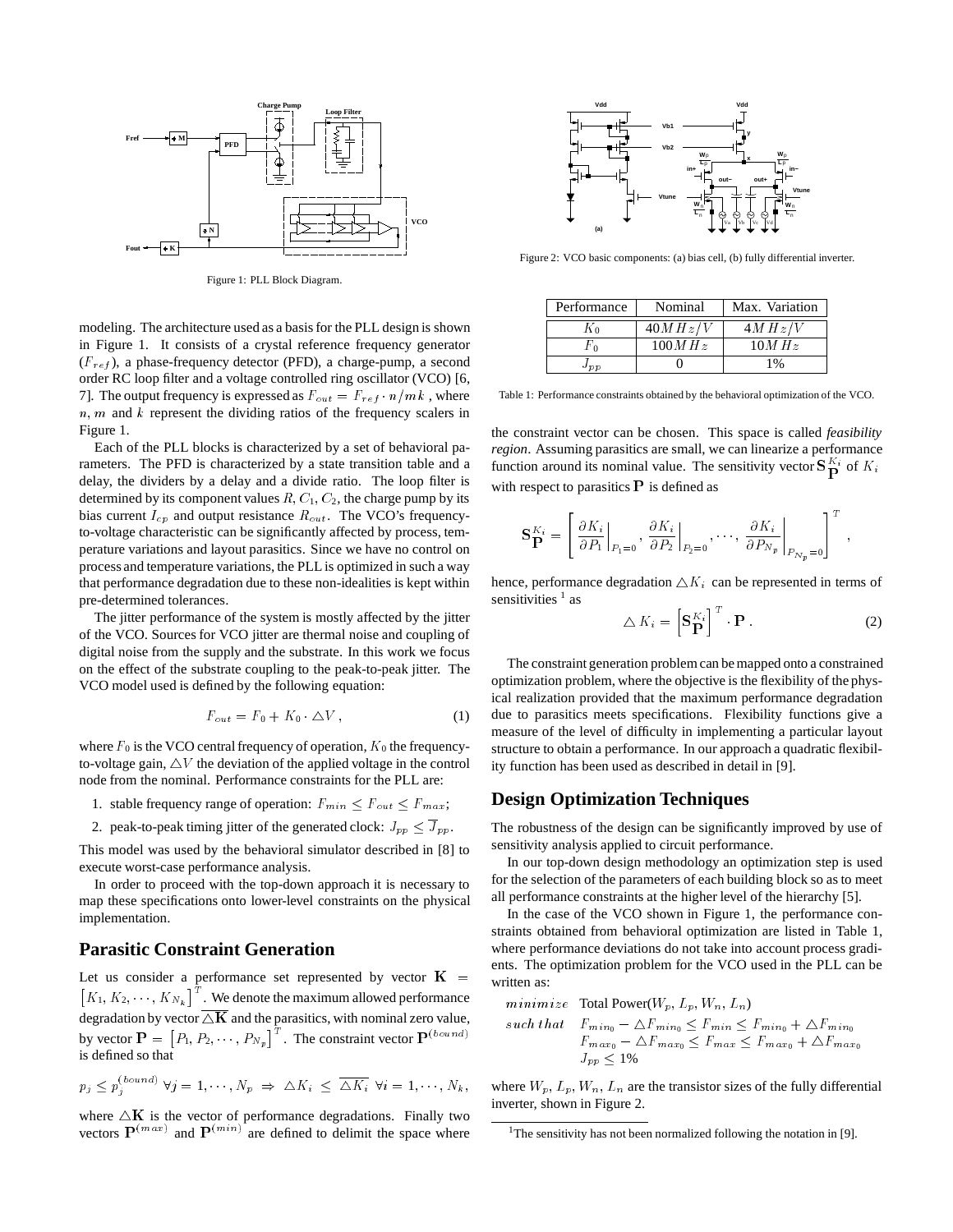

Figure 3: The principle and modeling of *local noise generators*.

This optimization minimizes current  $I$  through each VCO cell and therefore the size of the input transistors of the differential pair, which determine the cell delay, thus keeping the ratio  $I/C_{out}$  constant, where  $C_{out}$  is the capacitance at the output node of each cell. Reducing transistor sizes has the drawback of increasing the sensitivity with respect to parasitics. In fact  $C_{out}$  is given by the gate capacitance of the next cell input transistor and by parasitics. Hence, if the layout parasitics are not well controlled, a significant degradation of circuit performance could result. This can be avoided if the sensitivity information is used during the optimization process. The new optimization problem is rewritten as:

minimize Total Power(
$$
W_p
$$
,  $L_p$ ,  $W_n$ ,  $L_n$ )  
\nsuch that  $F_{min_0} - \Delta F_{min_0} \le F_{min} \le F_{min_0} + \Delta F_{min_0}$   
\n $F_{max_0} - \Delta F_{max_0} \le F_{max} \le F_{max_0} + \Delta F_{max_0}$   
\n $I_{pp} \le 1\%$   
\n $\left[\mathbf{S}_{\mathbf{P}}^{K_i}\right]^T \cdot \mathbf{P}^{max} \le \overline{\Delta K_i} \ \forall i = 1, \cdots, N_k$ .

Finally, let us consider the problem of enforcing a couple of constraints operating on the parasitic resistance and capacitance due to the same interconnection. These two parasitics depend simultaneously on wire dimensions (Width and Length)  $R = \rho \frac{W}{L}$  and  $C = C_0 W L$ . The problem can be solved using the following algorithm:

EnforceConstraint{

\nset *W* = *W*<sub>min</sub> and *L* = *L*<sub>min</sub> ⇒ *C* = *C*<sub>0</sub> *W*<sub>min</sub> *L*<sub>min</sub> do{

\nevaluate *R* = *ρ* 
$$
\frac{W}{L}
$$

\nif (*R* < *R*<sub>max</sub>) then exit the cycle

\nelse *W* = *W* + ∆*W*

\nwhile (*C* < *C*<sub>max</sub>)

\nif ((*C* > *C*<sub>max</sub>) or (*R* > *R*<sub>max</sub>)) then "infeasible" ⇒ stop

\nelse "constraint enforced"

where  $\triangle W$  is the minimum increment ( $\lambda$ ) allowed by process design rules.

graduate the contract of the contract of

## **3 Techniques for Substrate Noise Analysis**

The use of sensitivities for the constraint generation problem can be extended to substrate noise analysis. Generally the substrate noise analysis is addressed in two ways: through a complete extraction of substrate's electrical properties [4]; using analytical approximation to derive a simpler model [2, 10]. Either technique has drawbacks, the first one in the computational complexity and the second one in the accuracy. Both share the dependence of simulation results on technology and on the physicalimplementation of the circuit, which might not be available at high-level design stages.

Constraint generation, in a strict sense, requires that parasitics be entities associated with one or more physical structures of the layout being made. To address this issue we introduce the concept of *local noise generator*. A local noise generator is defined as a model  $G_n(t,\Pi)$  of the substrate noise present at node n, at time t. Vector  $\Pi$  represents all parameters relevant to characterize generator  $G_n$  at its nominal value. Due to the different nature of these parameters,  $\Pi$  can be split into basic components  $\Pi = [\mathbf{W}^T \ \mathbf{G}^T \ T \ V_0]^T$ . W represents process-dependent and  $\bf{G}$  layout-related parameters,  $T$  is the temperature and  $V_0$  the local substrate potential. Variation vector  $\triangle \Pi$  represents all variations of these parameters from nominal.

Bounds on all parameter variations in  $\triangle \Pi$  can be derived based on sensitivities and constrained optimization. Let  $S_{\Pi}^{K_i}$  be the sensitivity vector, then the i-th performance variation  $\triangle K_i$  can be expressed as:

$$
\Delta K_i = (\mathbf{S}_{\mathbf{\Pi}}^{K_i})^T \cdot \Delta \mathbf{\Pi} \tag{3}
$$

Due to the mechanism of noise modeling obtained using local generators, constraints on noise parameters can be derived independently of a particular IC process. Hence, the constraint generation needs to be repeated *only once* for a given circuit. During layout synthesis, process-dependent substrate extraction methods are used to enforce bounds.

From a theoretical point of view each generator could be supplied by a different signal waveform. However, since the size of the analog section of a mixed-signal circuit is generally small compared to the distance to the noise sources, it is assumed that all the substrate nodes are reached by an identical waveform with different phases. Suppose there exist  $M$  nodes each of them connected to a noise generator  $G_m(t-\tau_m,\mathbf{\Pi}_m)$  with  $m = 1, \dots, M$  where  $\tau_m$  is the propagation delay of the waveform from one node to the other. Due to the highly nonlinear dependence of performance on phase, an additive linearization around a nominal value could inaccurately model the parasitic effects of substrate. For simplicity of notation but without any loss of generality, consider only a single performance function  $K$ . The problem can be effectively addressed by deriving a worst-case sensitivity of  $K$  with respect to all parameters for which a linear behavior is observed. Let us split vector  $\Pi$  in two sub-vectors:  $\Pi'$ ,  $\Pi''$ , which contain all the parasitics that show a linear and a non-linear behavior respectively.  $\Pi'$ is defined as the vector of all parameters such that:

$$
\left| (\mathbf{S}_{\mathbf{\Pi}}^{K})^{T} \cdot \Delta \mathbf{\Pi}' - \Delta K \right| < \epsilon,\tag{4}
$$

with  $0 < \Delta \Pi' < \delta$ , for some  $\epsilon, \delta > 0$ .

The problem of finding a worst-case sensitivity  $S_{\Pi}^{+}$  is equivalent to solving the optimization problem:

$$
\begin{array}{ll}\n\textit{maximize} & \mathbf{S}_{\Pi}^K, \\
\textit{such that} & \Pi'' \in \mathcal{R}\n\end{array}
$$

where  $\mathcal R$  is the feasibility region of  $\Pi''$ . Hence, the total linearized worst-case variation of  $K$ , due to node  $n$ , can be derived as:

$$
\Delta K|_{n} = (\overline{\mathbf{S}}_{\mathbf{\Pi}^{'}}^{K} \mathbf{I})^{T} \cdot \Delta \mathbf{\Pi'}_{n}.
$$
 (5)

The introduction of worst-case sensitivity allows to reduce the parameter space and to include non-linear behavior in a certain range of performance. The local noise generator approach has three main advantages:

1. the effect of the substrate noise can be evaluated locally without taking into consideration the substrate configuration or the actual position of the devices which are injecting noise into it: the local noise generator can be seen as an antenna.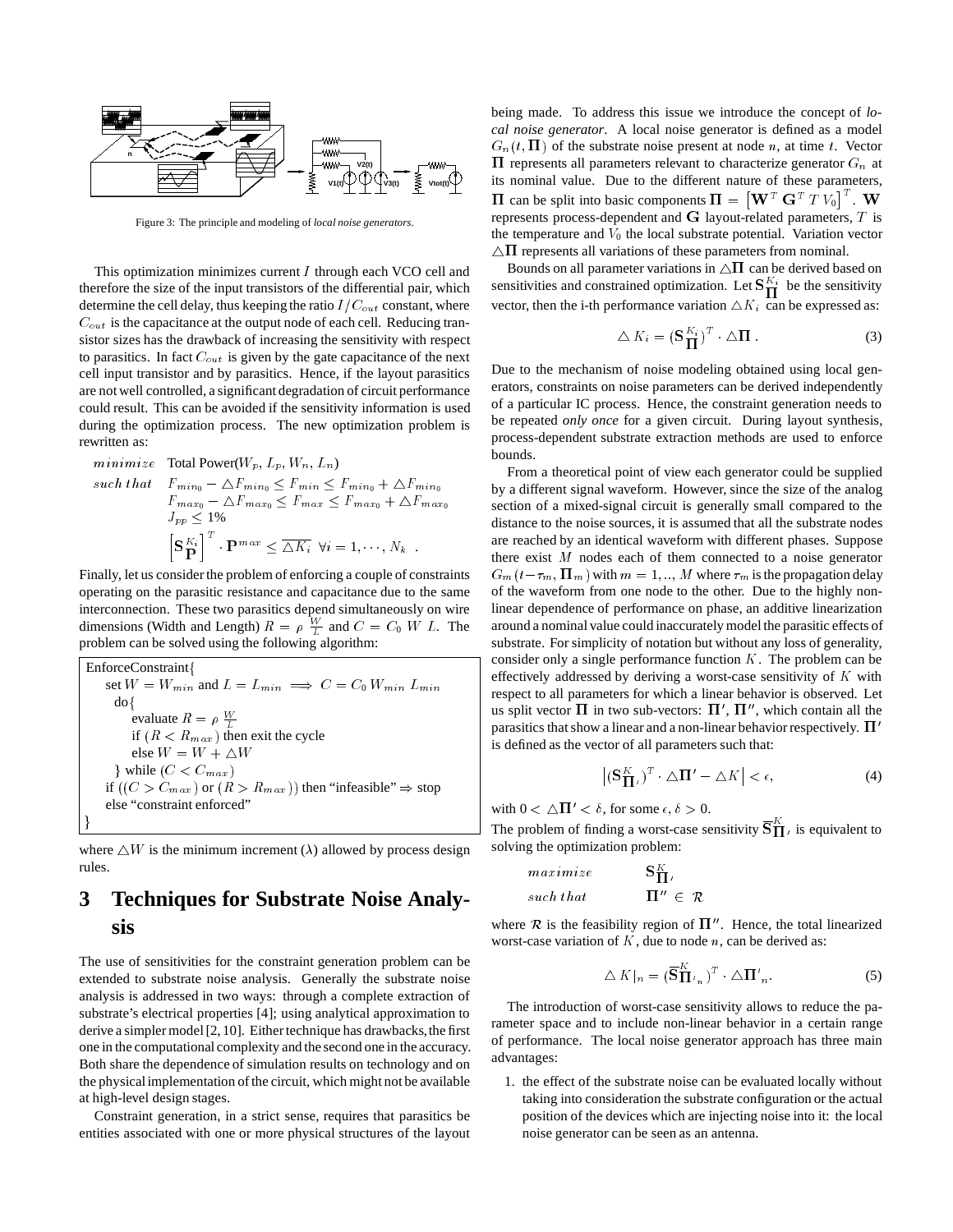- 2. A standard sensitivity analysis can be used to analyze the effects of noise on performance. Furthermore, constraints on the various parameters of noise can be generated and accounted for during synthesis.
- 3. Once the substrate has been extracted the local substrate potential  $V_0$  can be related to the noise generator substrate potential through an *isolation factor*  $\alpha$ . From this value information on the placement of the analog part with respect to the digital part in the mixed-signal chip can be derived and eventually the necessity of guard rings can be pointed out.

To illustrate our approach, a model of the PLL, including a complete description of substrate noise, has been derived. Consider the VCO section of the circuit. Let  $\mathbf{K} = [K_1, K_2]$  where  $K_1$  is the oscillation period of the circuit and  $K_2$  is the peak-to-peak jitter. The sensitivities of period  $K_1$  with respect to all circuit parasitics have been calculated using the method of finite differences by augmentation of the schematic. A constrained optimization-based algorithm has been used to derive constraints on the parasitics [9]. Each node connected to ground through the substrate, is associated with a different local noise generator. As an example two ways of noise injection from the substrate are shown in Figure 2: the first is through the variation of MOSFETs threshold voltage  $(V_a$  and  $V_d$ ), and the second is through a parasitic capacitive coupling  $(V_b \text{ and } V_c)$ . Let  $G_n(t,\Pi_n)$  be the local noise generator associated with node  $n$ . Simulations showed that the worst case happens when an impulsive function is used. Assume that we have  $M$  substrate nodes, then there exist  $M$  delayed generators  $G_{n_i}$   $(t - \tau_i, \Pi)$  for  $i = 1, 2, \dots, M$ . Based on the previous maximization problem, there exists a vector  $\tau = [\tau_1, \tau_2, \cdots, \tau_M]$  such that  $\triangle K$  is maximum. Inside the VCO delay cell the worst case corresponds to having all the generators injecting synchronously with the switching of the cell itself. Under these circumstances, the sensitivity with respect to local substrate potential  $V_0$  is about constant within the interval of interest. Considering the whole ring oscillator, the maximum degradation of the peak-to-peak jitter occurs when the delay between local noise generators is equal to the delay of the basic cell. Using the same approach as for the VCO, sensitivities of the loop filter and of the charge pump were evaluated. The values of sensitivity resulted to be much less than the one of the VCO. Thus no constraints need to be generated for these two components.

### **4 Substrate Noise Characterization**

Modeling transmission of noise through substrate is quite complex and computationally intensive. With typical substrate doping levels, used in commercial processes, the substrate impedance is mainly resistive up to  $3 - 5$  GH z [4]. Several attempts have been made to address the problem efficiently, either extracting the complete resistive mesh [11] or approximating the substrate with analytical models [10]. In this work we use SUBRES, a package for efficient substrate analysis based on the use of the Green Function [4]. For each contact on the surface, resistances to every other contact and to the backplate are evaluated (see Figure 3). Hence, a square matrix of dimensions equal to the number of contacts being analyzed is generated.

Once constraints are generated on local noise generators and a complete characterization of the transport through the substrate is carried out, we turn our attention to noise sources. Substrate noise is injected mainly through devices and capacitive coupling from interconnects. During each transition, digital CMOS gates inject spurious currents into substrate by virtue of mechanisms of impact ionization and drain/source-substrate junctions. But, while junction injections



Figure 4: Schematic representation for circuit simulation of dividers.

are easily modeled through discrete capacitances, the impact ionization phenomenon needs to be analyzed more in depth.

Electron-hole pairs are generated in the pinch-off region, when the electric field exceeds approximately the critical value of  $4 \cdot 10^4$   $V/cm$ ; in the case of an nMOSFET, the added electrons contribute to an increased drain current,while the holes constitute a substrate current. The total current produced by impact ionization can be expressed through the following equation:

$$
I_{impact} = \frac{A}{B} l E_m I_d e^{-B/E_m} = C_1 (V_{ds} - V_{dsat}) I_d e^{-\frac{C_2}{(V_{ds} - V_{dsat})}},
$$

where  $V_{ds}$  is the drain-source voltage and  $V_{dsat}$  the saturation voltage [12]. To determine parameters  $C_1$  and  $C_2$  the device simulator PISCES [13] has been used. These parameters have then be utilized in standard SPICE models.

Impact ionization induced current is caused by hole injection, therefore it can only be positive. This means that during both transitions High-to-Low and Low-to-High of a digital gate, we have a positive pulse of current injected in the substrate. Hence we have low frequencies and DC components in the spectrum of the signal injected in the substrate. On the contrary injection due to capacitive coupling provides positive and negative contributions according to the direction of the transition.

There exist two main types of substrates: one referred to as *lowresistivity substrate* which consists of a thick, high-resistivity epitaxial layer (thickness d  $\simeq 10 \mu m$ , resistivity coefficient  $\rho \simeq 10 - 15 \Omega cm$ ) and a low-resistivity bulk( $\rho \simeq 1m\Omega$  cm). A second type, referred to as *high-resistivity substrate*, is composed of a uniformly doped layer with  $\rho \simeq 20 \div 50 \Omega$ cm. Recently the low-resistivity substrate with a high resistivity epitaxial layer has been widely adopted for its latch-up suppression properties [12].

If we consider a very large digital circuit with hundreds of thousands of transistors a complete substrate extraction is infeasible. The possibility of reducing such a circuit into clusters which share the same *injection characteristics* would be highly desirable. It has been shown in [4] that in case of low-resistivity substrates the relative location of different parts of the circuit is not critic within certain spatial limits. Based on this assumption we propose a partitioning based on time rather than on space. In a digital circuit typically we have the biggest number of transitions happening simultaneously with the clock and then a certain number of others following in cascadein the combinational blocks among registers.

We propose to model as a single *equivalent noise source* injecting through a single contact of appropriate dimensions and location, to be determined with SUBRES, all the gates switching together within a certain area. In this way the injection activity of the whole chip can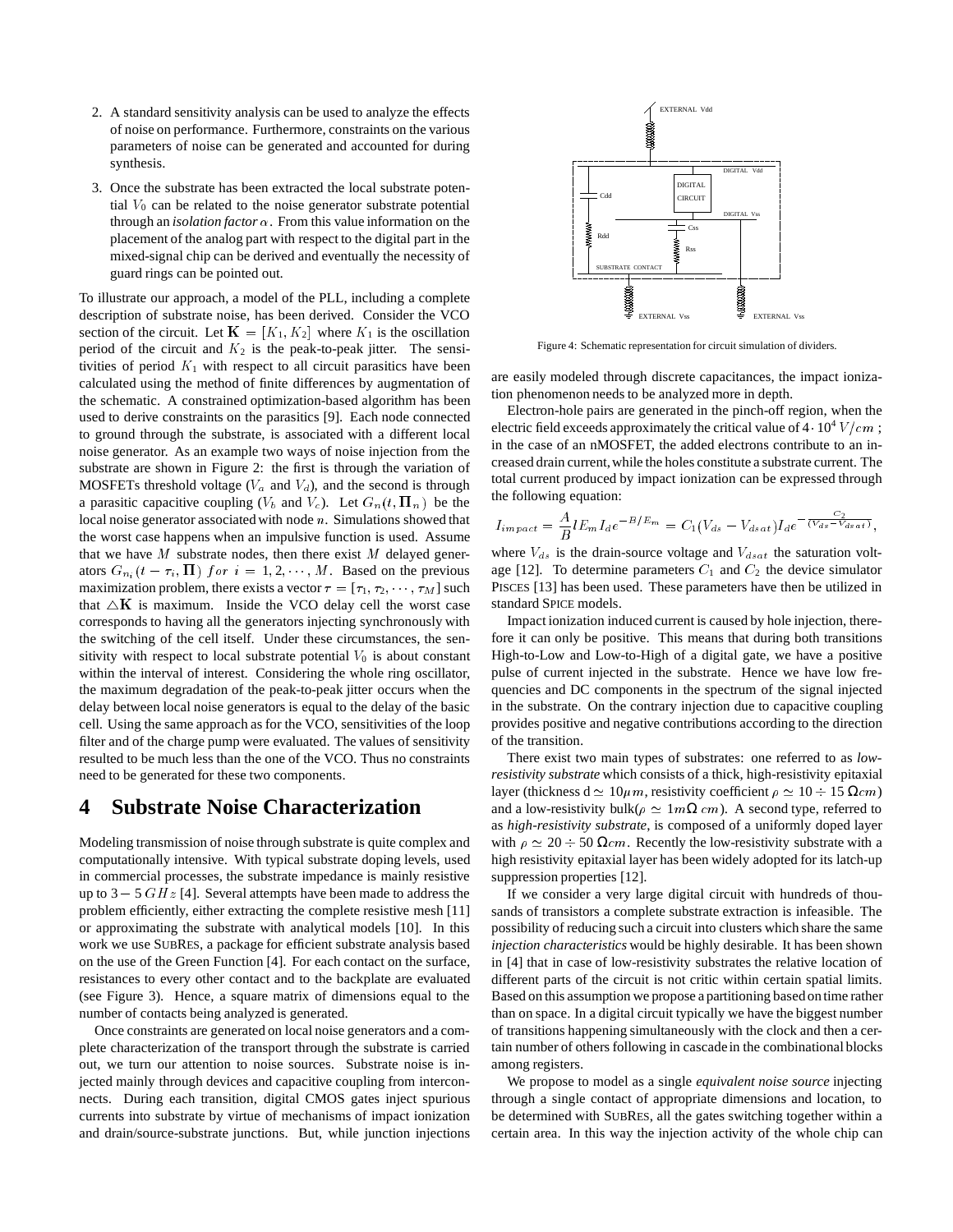

Figure 5: (a) Divider's input/output waveforms; (b) Noise injected in the substrate obtained by SPICE simulations; (c) Model derived for the *equivalent current source*.

be represented by few hundreds of equivalent noise sources which can be easily extracted by SUBRES and simulated with SPICE to evaluate the cumulative effect on the analog part of the circuit. In this approach clock skew needs to be taken into account. Clock skew, if properly controlled, can be used to reduce the effect of the switching activity. In fact, if performing the proposed substrate-aware sensitivity analysis we realize that the analog circuit is more sensitive to the peak value of the substrate noise rather than to its duration in time, we can introduce some delay elements to generate clock skew. Using this strategy, as long as the correct functionality is preserved, the peak value of the current injection can be significantly reduced.

In the PLL test case the most important sources of switching noise are the three dividers illustrated in Figure 1. Simulations with SPICE have been performed of the dividers extracted from their layouts. The schematic illustrated in Figure 4 has been used to take into account all the parasitics not automatically extracted like parasitic inductors due to bonding wires. From the results of these simulations it can be pointed out that the whole switching activity is concentrated around two main events: fall and rise of the input clock and fall and rise of the generated clock. In Figure 5(a,b) results of SPICE simulations performed on one of the extracted divider are shown and in Figure 5(c) the model derived for the two current sources to be used to represent the switching activity in the evaluation of the total noise sensed by the analog circuit is depicted.

The enforcement of substrate-related constraints is performed in the following way. First a technology-aware model of the substrate for the entire chip is built. Then, given that the signal injected by each noise source is known, the isolation factor  $\alpha$  required to meet the derived constraint on the  $V_0$  is calculated. Finally SUBRES is used to drive a placement tool towards a configuration where all specifications are met.

### **5 Results**

A VCO module generator, VCOGEN, has been realized and the constraints on the substrate noise have been used to place the VCO inside a PLL. The placement tool PUPPY-A [14] has been modified to account for the substrate model.

An appropriate floorplan for the VCO was chosen to account for various considerations. First, critical capacitive and resistive parasitics could be easily minimized by abutting all delay elements of the ring oscillator. Second, full scalability, both in power and frequency was allowed. Third, due to multiple folding of the ring oscillator's structure, technological mismatches could be contained. In addition, by keeping the cell's aspect-ratio low, the systematic component of the mismatch relevant to the circuit could be reduced to one dimension as suggested



Figure 6: Layout of the VCO generated by VCOGEN.

| Performance         | <b>Ideal Value</b> | max degradation |
|---------------------|--------------------|-----------------|
| oscillation period  | $10 - 20ns$        | 10%             |
| peak-to-peak jitter |                    | 100 ps          |

Table 2: Design specifications of the VCO.

in [15]. The fully differential implementation of the VCO can acquire a better isolation to substrate noise capacitively coupling through interconnections with respect to a single-ended one. The delay element and the distributed bias of the VCO are depicted in Figure 2. The layout of the delay element has been designed using a mirror symmetry. This configuration has two main benefits:

- 1. a minimization of rising and falling time mismatch;
- 2. the effect of thermal and substrate noise is minimized due to the balance of the two branches.

An 8-stage VCO for a PLL has been automatically synthesized using module generator VCOGEN (see Figure 6) in a CMOS  $1 \mu m$  technology. The relative position of the VCO with respect to the dividers, the main source of substrate noise, has been enforced using substrate resistance estimations performed by SUBRES . Table 2 illustrates the maximum



Figure 7: Layout of the entire PLL.

performance degradations to be enforced. The PLL layout has been partitioned in clusters according to the switching time as described in Section 4. In Figure 7 eight clusters are highlighted. The areas named *divider* are synchronous with the input clock of the divider